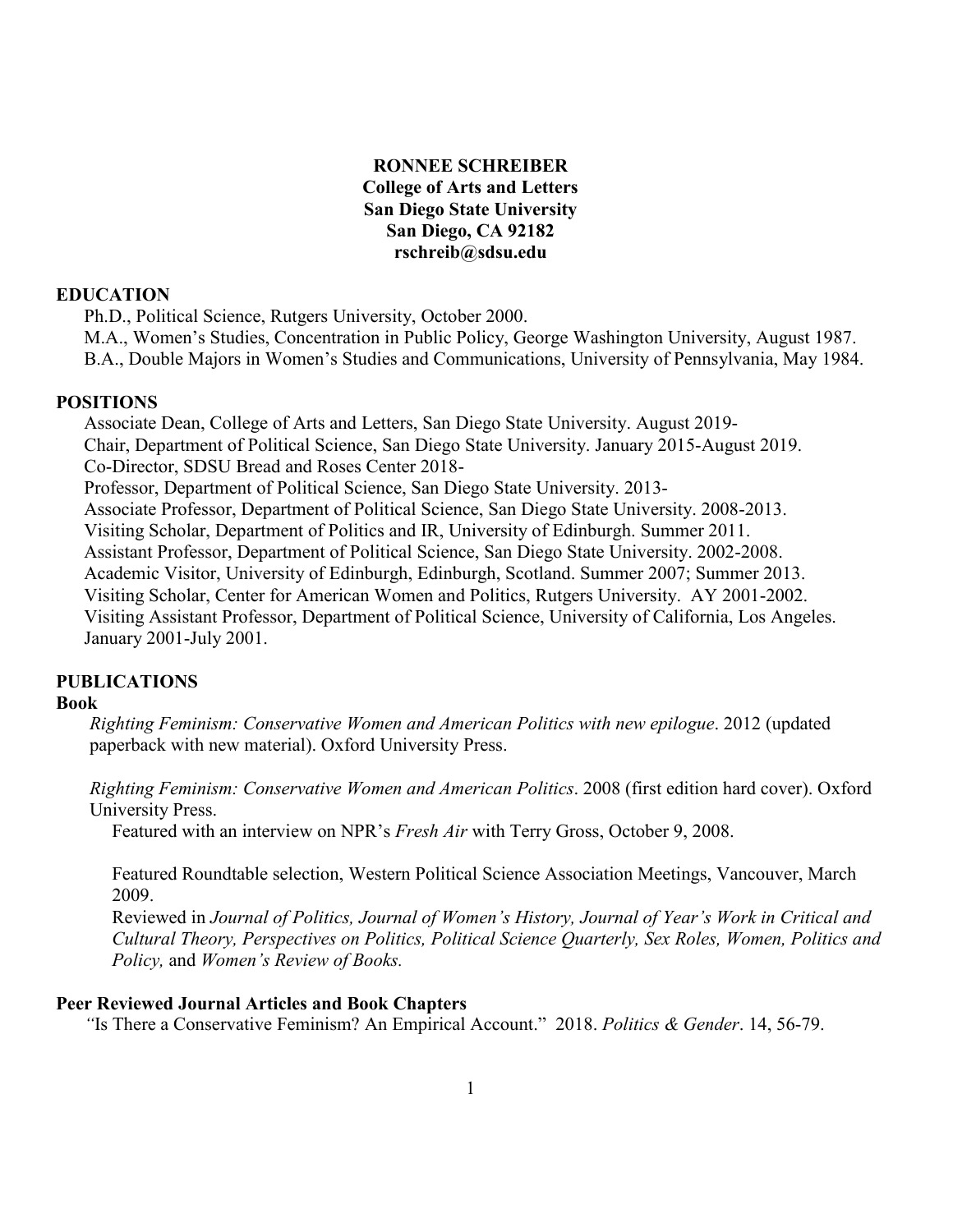"The Republican Party of the Myth of Gender Neutrality." 2018. In *The Right Women: Republican Party Activists, Legislators, and Candidates* (Shames and Och, eds). Praeger Press. 247-258.

"Conservative Mothers in Politics: Pushing and Reinforcing Ideological Boundaries" 2017. In Thomas, Melanee and Amanda Bittner (eds.) *Mothers and Other: The Impact of Family Life on Politics. British Columbia: UBC Press.*

"Antifeminist, Pro-Life and Anti-ERA Women Activists." 2017. *The Oxford Handbook of U.S. Women's Social Movement Activism*. Oxford University Press. (8000 words).

"Gender Roles, Motherhood and Electoral Politics: Conservative Women's Organizations Frame Palin and Bachmann." 2016. *Journal of Women, Politics and Policy*. 37, 1:1-23.

"Understanding the Future of Feminism Requires Understanding Conservative Women." 2014. *Politics & Gender*. 10, 2: 276-280.

"Motherhood, Representation and Politics: Conservative Women's Groups Negotiate Ideology and Strategy." 2014. In Celis, Karen and Sarah Childs (eds.). *Gender, Conservatism and Political Representation*. United Kingdom: ECPR Press.

"Motherhood " 2014. In Gibbons, Michael (ed.) *Encyclopedia of Political Thought*. Hoboken, NJ: Wiley-Blackwell Publishers*. (Analytical review essay)*

"Conservative Women Run for Office." 2013. In Thomas, Sue and Clyde Wilcox (eds.). *Women and Elective Office: Past, Present, and Future*, 3rd Edition. New York: Oxford University Press. 111-125.

"How Studying Ideological Diversity Among Women Transforms Political Knowledge." 2013. *Politics & Gender.* 9,4: 474-479.

"Mama Grizzlies Compete for Office: Gender, Ideology and the Presentation of Self in the 2010 Elections." 2012. *New Political Science*. 34, 4: 549-563.

Reprinted in Snyder-Hall, Claire and Cynthia Burack (eds.), *Right-Wing Populism and the Media*. 2014. New York: Routledge.

"Dilemmas of Representation: Conservative and Feminist Women's Organizations React to Sarah Palin." 2012. In Blee, Kathleen and Sandra McGee Deutsch (eds.). *Women of the Right: Comparisons and Exchanges Across National Borders*. University Park: Penn State University Press. 273-290.

"Gender, Campaign Finance, and Electoral Success in Municipal Elections" (with Brian Adams). 2011. *Journal of Urban Affairs*. 33, 11:83-97.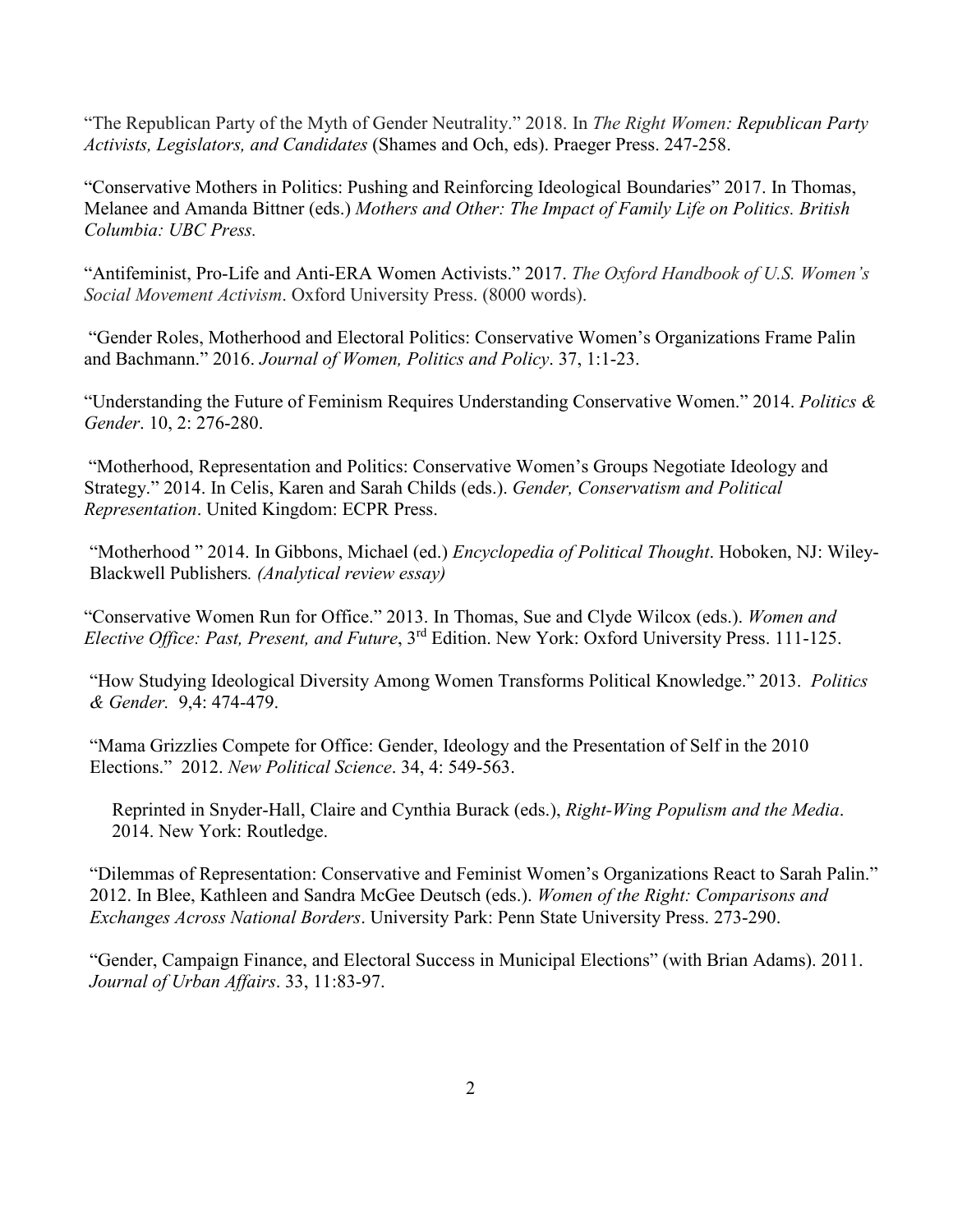"Pro-Women, Pro-Palin, Antifeminist: Conservative Women and Conservative Movement Politics." 2011. In Peele, Gillian and Joel Aberbach (eds.). *Crisis of Conservatism?: The Republican Party, the Conservative Movement, and American Politics after Bush*. New York: Oxford University Press. 129-150.

"Who Speaks for Women? Print Media Portrayal of Feminist and Conservative Women's Advocacy." 2010. *Political Communication*. 27, 4:432-452.

"Conservative Women as Leaders of Organizations." 2010. In O'Connor, Karen (ed.). *Gender and Political Leadership*. Sage Press. 237-246.

"Injecting a Woman's Voice: Conservative Women's Organizations, Gender Consciousness and the Expression of Women's Policy Preferences. October 2002. *Sex Roles: A Journal of Research.* 47, 7/8: 331-342. (Article was finalized in 2003, but the journal issue was backdated to 2002).

Reprinted in:

Jones, Kathleen B. and Jónasdóttir, Anna G. (eds.). 2008. *The Political Interests of Gender Revisited*, Manchester University Press.

Dulio, David, Erin O'Brien and John Klemanski (eds.) 2008. *Diversity in Contemporary American Politics and Government*. Pearson Longman.

O'Connor, Karen; Brewer, Sarah and Fisher, Michael (eds.). 2005. *Gendering American Politics: Perspectives From the Literature*, New York: A.B. Longman.

"Playing Femball: Conservative Women's Organizations and Political Representation in the United States. 2002. In *Right-Wing Women: From Conservatives to Extremists Around the Globe*, Bacchetta, Paola and Margaret Power (eds.), New York: Routledge. 211-224.

"Media Coverage of Women in the 103rd Congress" (with Susan J. Carroll). 1997. In *Women, Media and Politics*, Norris, Pippa (ed.), New York: Oxford University Press. 131-148.

*Voices, Views, Votes: Women in the 103rd Congress*, (with Dodson, D., Carroll, S., Mandel, R. and Liebowitz, D.). 1995. New Brunswick: Center for the American Woman and Politics, Rutgers University. 1-38.

"Outsider Issues and Insider Tactics: Strategic Tensions in the Women's Policy Network During the 1980s" (with Roberta Spalter-Roth). 1995. In *Feminist Organizations: Harvest of the New Women's Movement*, Ferree, Myra Marx and Patricia Yancey Martin (eds.), Philadelphia: Temple University Press. 105-127.

#### **Book Reviews**

Review of Deckman, Melissa. 2017. *Tea Party women: mama grizzlies, grassroots leaders, and the changing face of the American right.* In *Journal of Gender Studies*.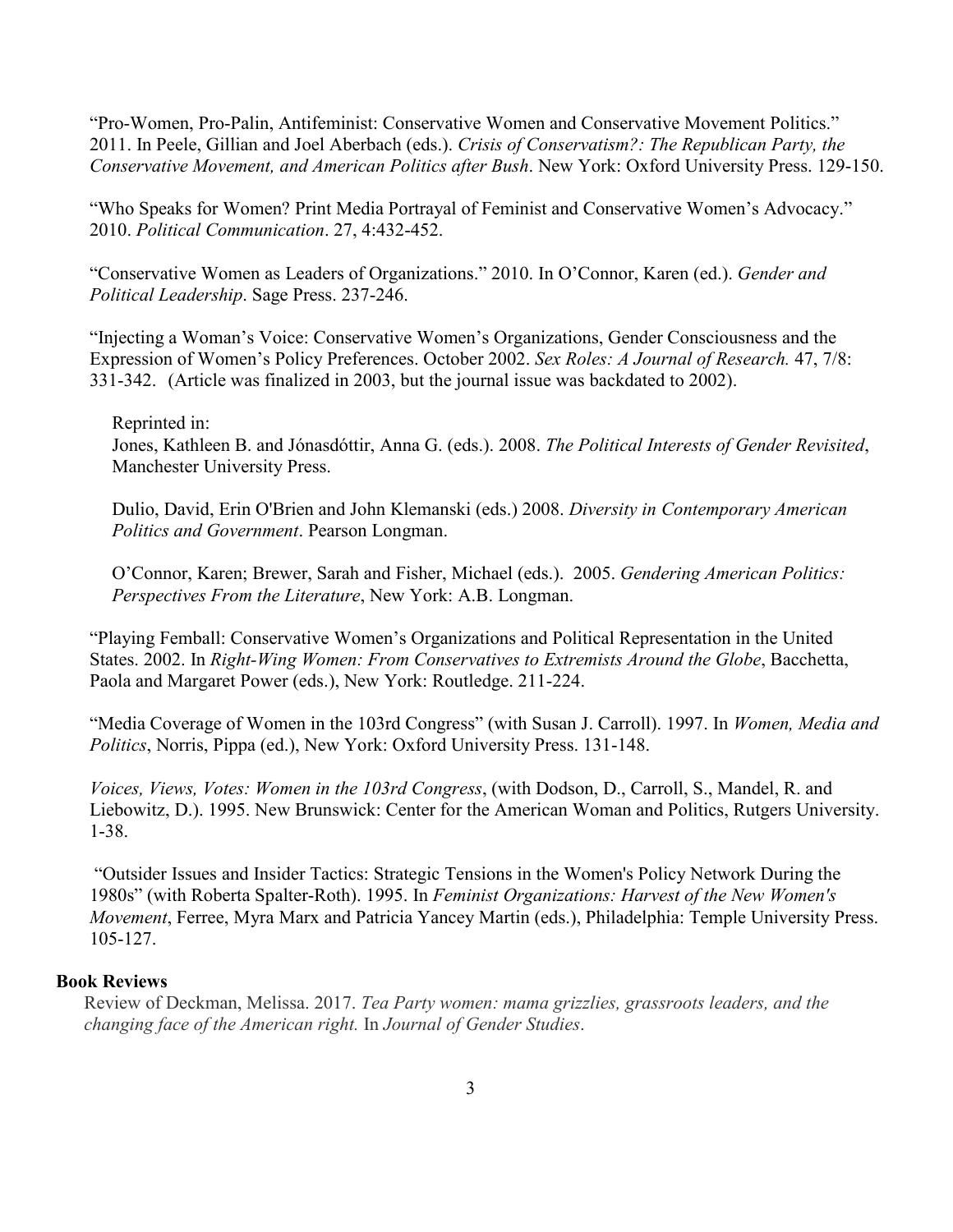Review of Childs, Sarah and Paul Webb. *Sex, Gender and* the *Conservative Party*. 2014. London: Palgrave MacMillan. In *Journal of Women, Politics and Policy*. December.

Review of Shapira, Harel. *Waiting for José: The Minutemen's Pursuit of America*. 2014. Princeton: Princeton University Press. In *Perspectives on Politics.* December.

Review of Nickerson, Michelle. 2013. *Mothers of Conservatism: Women and the Postwar Right* Princeton: Princeton University Press. In *Social History.* 9,4: 530-32.

Review of Falk, Erika. 2009. *Women for President: Media Bias in Campaigns*. In *Politics & Gender.* 5, 4: 585-587.

#### **Works in Progress**

*Conservative Supermoms: Negotiating Theology, Ideology and Strategy*. Book length manuscript that uses a multi-method approach to examine debates among conservative and feminist women leaders about gender roles, motherhood and politics. Data come from original interviews with national organizational leaders, qualitative content analysis of organizational documents, press statements, congressional reports, campaign Web sites and newspaper articles and analysis of national public opinion surveys. Interviews for the book include conservative icon and Eagle Forum founder, Phyllis Schlafly, Kelli Carrender, a young woman who held the first Tea Party rally in the United States, and Kim Gandy, former President of the National Organization for Women (NOW). Oxford University Press has reviewed book proposal and invited me to submit chapters to send out for review.

Book Review Editor for Special Issue on Gender and Conservatism. *Journal of Women, Politics and Policy*. Expected Publication 2020.

#### **Other Publications**

"She Runs, We Win." 2017. Feature article for *Ms. Magazine*, Spring.

"Conservative Women in the Sisterhood?" 2012. *Queries.* 1, 7: 120-29.

"The Rise of the Female Right." 2009. *Pennsylvania Gazette*. January/February.

"Historic Election for Women Too." 2008. *San Diego Union Tribune*. November 7.

"Don't Underestimate Palin's Appeal to Women." 2008. CNN.com. September 9.

"Raising the Minimum Wage is a Women's Issue." 2007. In *Issues: Understanding Controversy and Society.* www.abc-clio.com. March.

#### **HONORS AND AWARDS**

University Grants Program Award, San Diego State University, 2018-19. Provost's Innovation Award (on behalf of Political Science and RWS Departments) 2016. SDSU Humanities Research Initiative Grant (with SDSU Women and Politics Working Group) 2015-2016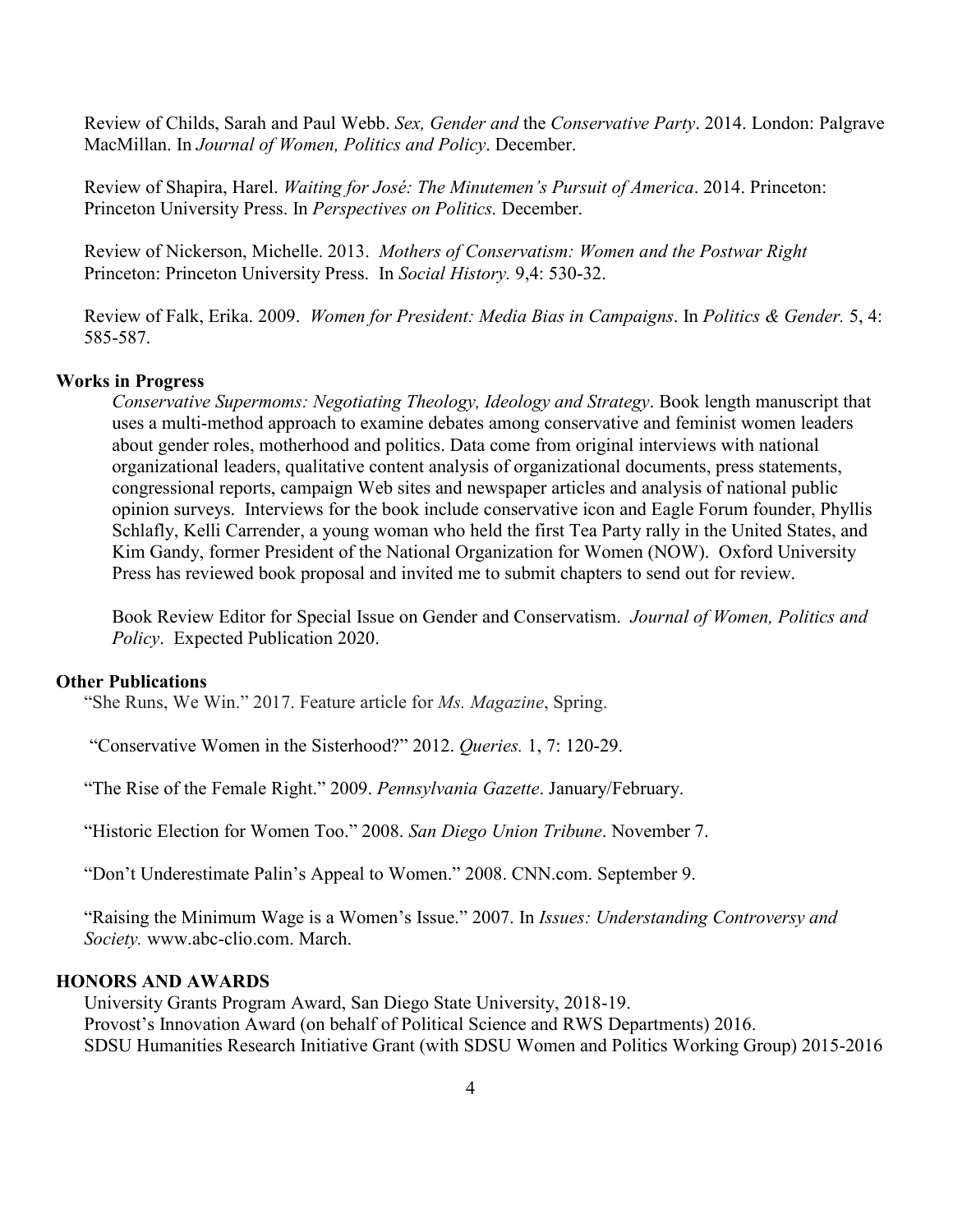Instructional Research Award, SDSU Political Science 2014 (used funds to organize a symposium on Gender Justice in the 2014 Elections) Honorary Inductee (nominated by an SDSU student), Golden Key International Honor Society, 2013. SDSU Critical Thinking Grant, 2012. CAL Microgrant, Spring 2012. SDSU Sabbatical, Spring 2011 University Grants Program Award, San Diego State University, 2010-2011. Favorite Faculty Award, San Diego State University, 2009 Outstanding Faculty Award, SDSU Associated Students, 2009. SDSU Provost Recognition, 2009. Liaison of the Year, The Washington Center for Internships and Academic Seminars, 2007. Research, Scholarship and Creative Activity Grant, San Diego State University, 2005-2006. Favorite Faculty Award, San Diego State University, 2005. College of Arts and Letters Research Microgrant, San Diego State University, Spring 2005 Faculty Development Program Award, San Diego State University, Spring 2003. Research, Scholarship and Creative Activity Award, San Diego State University, Summer 2003. Junior Faculty Research Grant, Center for American Women and Politics, 2001-2002. Dissertation Fellowship, American Association of University Women (AAUW), 1999-2000. Advanced Graduate Student Travel Grant, American Political Science Association (APSA), 1999. Louis Bevier Dissertation Fellowship, Rutgers University Graduate School, 1998-99. Alice Paul Award for the best dissertation proposal by a woman graduate student in any field in Political Science. Awarded by the Women's Caucus for Political Science, 1997. Excellence Fellowship, Rutgers University Graduate School, 1997-98. Dissertation Research Grant, Rutgers University Graduate School, 1997; 1998. Graduate Research Assistant, Center for American Women and Politics, 1992-1996.

### **PAPERS AND PRESENTATIONS**

#### **Papers and Major Presentations**

Discussant (upcoming). "Sell-Outs or Warriors for Change? A Comparative Look at Conservative Women in Politics in Democracies." European Conference on Politics and Gender. Amsterdam. July 4-6, 2019.

"History of Women and Politics." Presented to the Leadership Class of Elected Officials at the Women in Government Training, Governing Institute. Palm Springs, CA. November 2018.

"Conservative Mothers in Politics: Pushing and Reinforcing Ideological Boundaries," at American Political Science Association Meetings. San Francisco, CA. August 2017.

Discussant, "Feminism After Trump," at American Political Science Association Meetings. San Francisco, CA. August 2017.

"Theoretical and Methodological Approaches to the Study of Women in History. Roundtable presenter. Women in Society from a Historical Perspective Conference. Glasgow, Scotland. July 2017.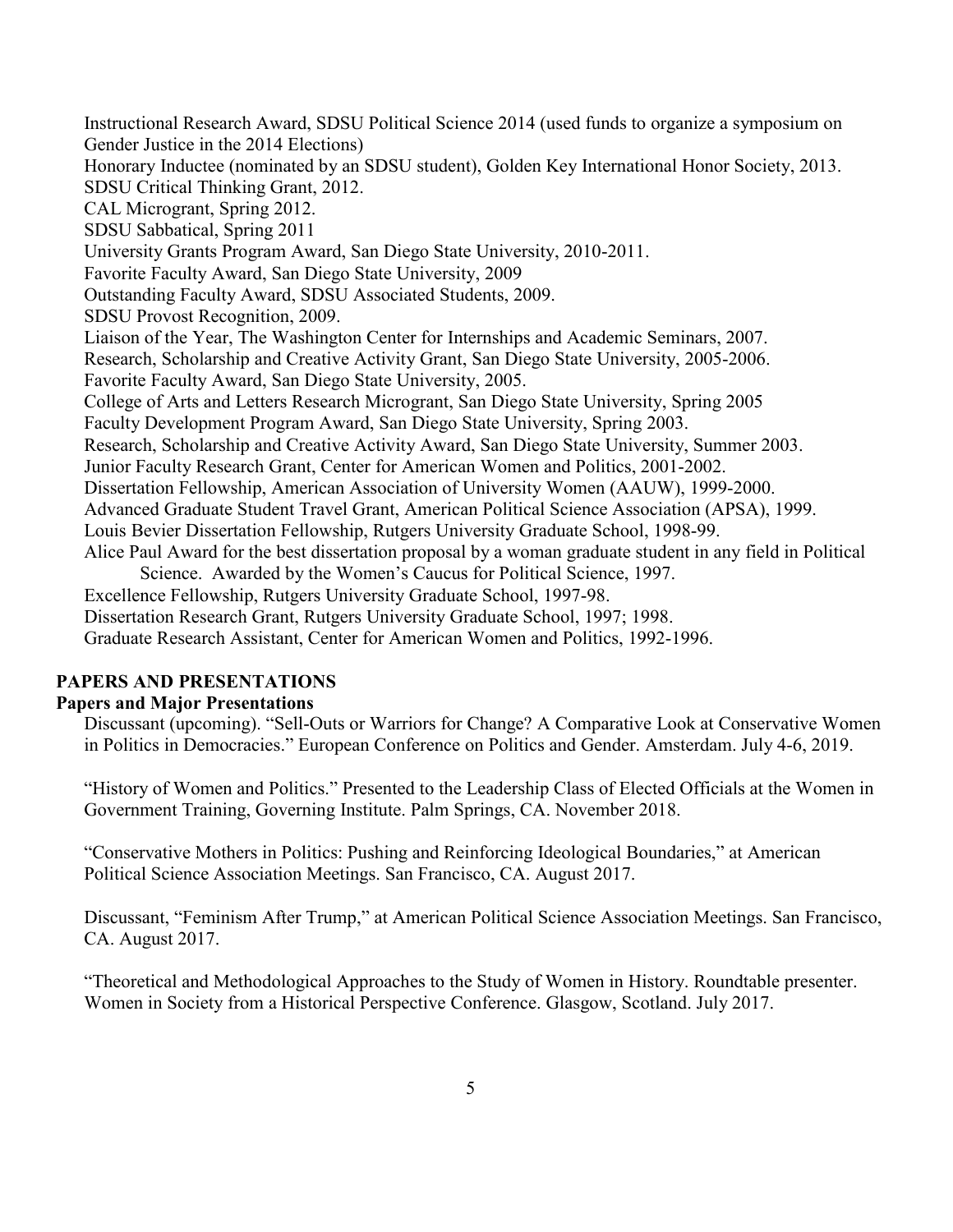"The Republican Party and the Myth of Gender Neutrality" at Gender, [Institutions](http://uicgenderconf.wixsite.com/conferencesite) and Change: Feminist [Institutionalism](http://uicgenderconf.wixsite.com/conferencesite) after 10 years conference. Manchester, England. April 2017.

Discussant, "Working Moms, Staffers, Republican Women, Planned Parenthood: Substantive Representation?" Western Political Science Association Meetings. San Diego, CA. March 2016

"Is There a Conservative Feminism? An Empirical Account." at the Annual Meeting of the American Political Science Association. San Francisco, CA. September 3-6, 2015.

"In the Interests of Mothers? Understanding the Policy Goals of Conservative Women's Organizations" at the Western Political Science Association Meetings. March 2015.

"Constitutive Representation of Mothers: How Conservative Women Shape Maternal Interests" at the Annual Meeting of the American Political Science Association. Washington, D.C. August 28-31, 2014.

"Motherhood and Politics." UC Berkeley Center for Right-Wing Studies. November 19, 2013. Talk aired in its entirety on C-SPAN.

Participant, APSA Theme Panel: "Do We Still Need A Women's Movement?" at the Annual Meeting of the American Political Science Association. August 30, 2013. Chicago, IL.

"Representing Mothers' Interests in Politics: Negotiating Ideology and Strategy" at the European Conference for Politics and Gender, Barcelona, Spain. March 2013.

["A War Among Women? Ideological Polarization and the Construction of Women's Interests.](http://www.calendar.uoregon.edu/EventList.aspx?fromdate=3/14/2013&todate=3/14/2013&display=Day&type=public&eventidn=1843&view=EventDetails&information_id=8700)" Presented at University of Oregon and Willamette University. March 2013.

Organizer, Chair and Participant, "Roundtable: Women in U.S. Politics: Moving Forward, Stagnating or Sliding Backwards?" at the Western Political Science Association Meetings. March 21-25, 2012. Portland, OR.

Participant, "Roundtable: Crossing Boundaries, Transforming Knowledge: 25 Years of Women and Politics at Rutgers University," at the Western Political Science Association Meetings. March 21-25, 2012. Portland, OR.

Palin and Bachmann as Supermoms: Conservative Ideology, Motherhood and Running for Elective Office." Paper presented at the European Consortium for Political Research (ECPR) Workshop. Antwerp, Belgium. April 10-15, 2012.

"Conservative Women in the Sisterhood?" Paper presented at the "Re-strengthening global sisterhood" conference co-sponsored by the Woodrow Wilson Center for Scholars, Foundation for European Progressives and the Jean Jaures Foundation. Washington, D.C. October 19-21, 2011.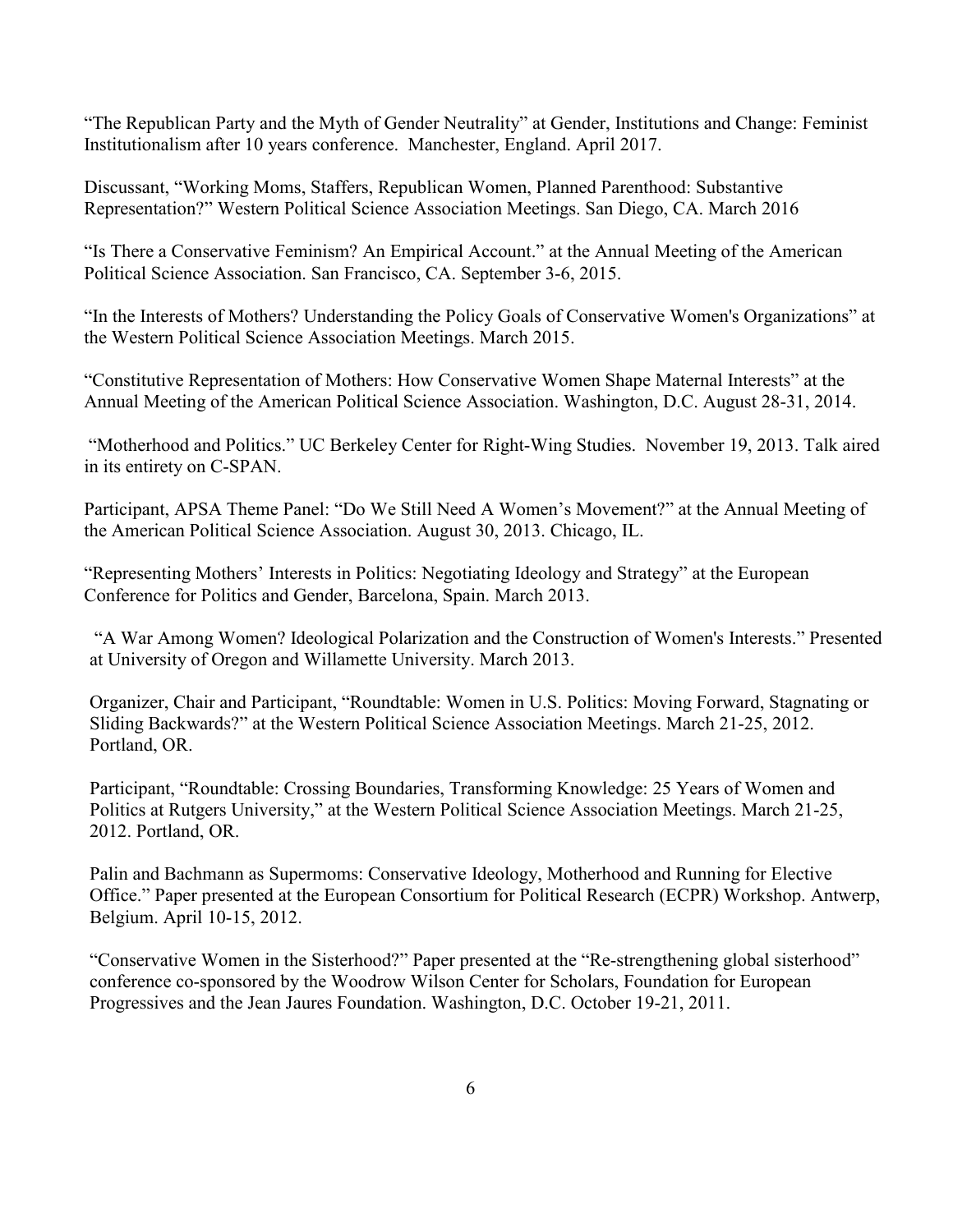Mama Grizzlies Compete for Office: The Construction of Motherhood in the 2010 Elections.@ Paper presented at the Annual Meeting of the American Political Science Association. Seattle, WA. September 1-4, 2011.

Panelist, "Forty Years after Reed v. Reed: Where Did the Constitutional Law of Gender Discrimination Come From, and Where has it Taken Us? " U.S. Supreme Court Justice Ruth Bader Ginsburg served as discussant. August 18, 2011.

"Conservative Women and American Politics: Negotiating Ideology and Strategy." Seminar presented at the University of Edinburgh. July 28, 2011.

"Conservative Mothers in Politics: Negotiating Ideology and Strategy." Paper presented at the Annual Meeting of the Western Political Science Association. San Antonio, TX. April 21-21, 2011.

"Understanding 'Mama Grizzlies': Can Conservative Women be Feminists?" Presented at the Global Women's Rights Forum, University of San Francisco. March 10, 2011.

Invited Speaker, "Mama Grizzlies in Politics: How Conservative Women Negotiate Ideology with Strategy." Drew University. March 1, 2011.

Invited Speaker. Conservative Women and the 2010 Elections. Sonoma State University. November 14, 2010.

Pro-Women, Antifeminist? Understanding Sarah Palin Through Conservative Women Activists" Paper presented at the Annual Meeting of the American Political Science Association. Toronto, Canada. September 2009.

Invited Speaker, From Alice Paul to Sarah Palin: The Impact of Women in Politics.@ University of the Pacific. March 26-27, 2009.

Roundtable on *Righting Feminism* at the Annual Meeting of the Western Political Science Association. Vancouver, Canada. March 2009.

Discussant, The Dynamics of Inclusive Citizenship at the Annual Meeting of the Western Political Science Association. Vancouver, Canada. March 2009.

Discussant, New Questions about Women Legislators, at the Annual Meeting of the Western Political Science Association. Vancouver, Canada. March 2009.

Discussant, The Construction of Gendered Interests, at the Annual meeting of the American Political Science Association. Boston, MA. August 2008.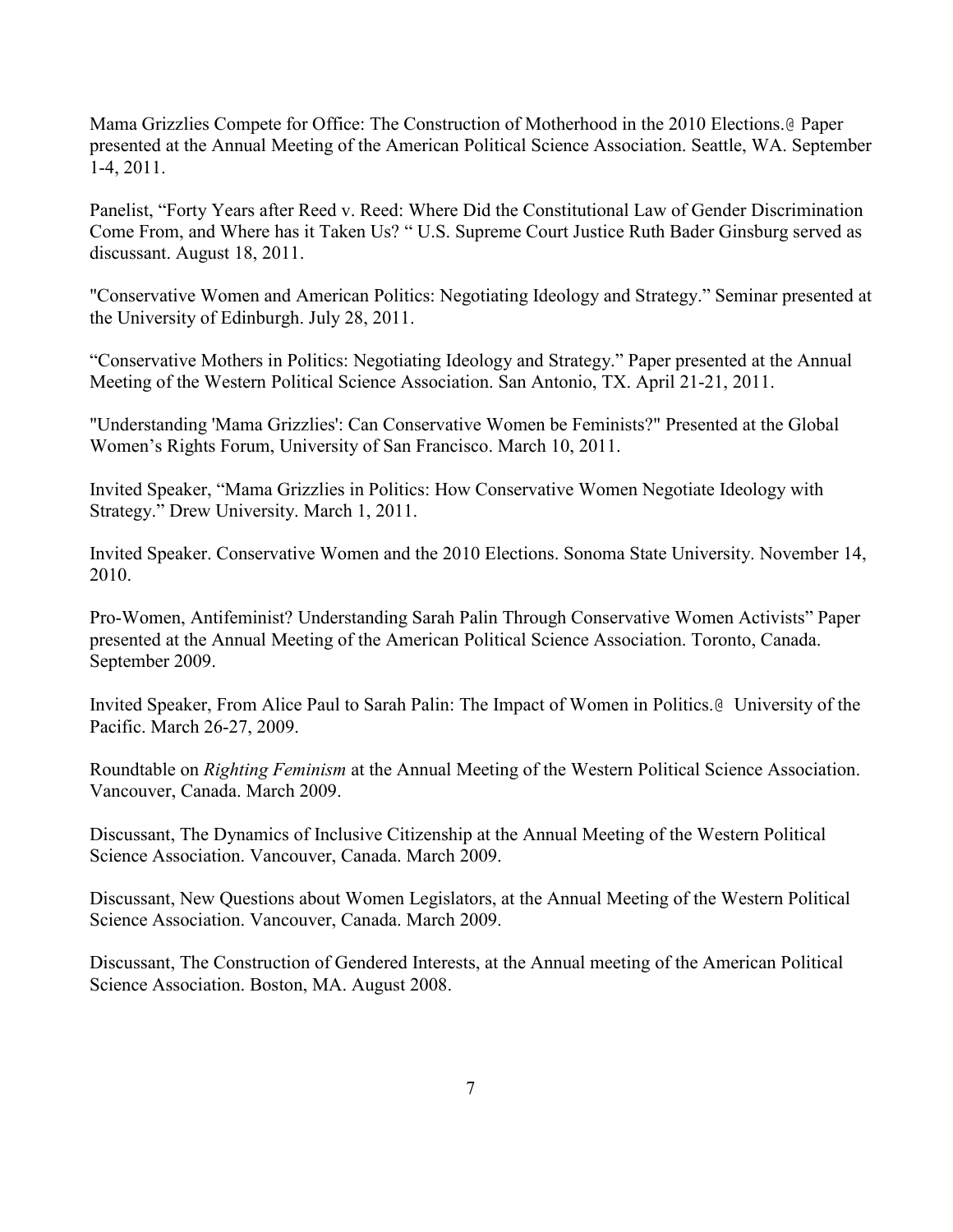Women's Political Fortunes in Local Elections: A Study of Three Cities" (with Brian Adams). Paper presented at the Annual Meeting of the Western Political Science Association. San Diego, CA. March 2008.

Exploring Ideological Diversity: Conservative Women Leaders. Panelist at the Thomas Jefferson School of Law Women and Law conference. February, 2008.

The Flip Side of the Gender Gap: Women Who Vote Republican@ (with Susan J. Carroll). Paper presented the Annual Meeting of the Western Political Science Association. Las Vegas, NV. March 2007.

Will the Real Media Darlings Please Rise. Paper presented at the Annual Meeting of the Western Political Science Association. Albuquerque, NM. March 2006.

Discussant, How Institutions Shape Women's Activism, at the Annual Meeting of the American Political Science Association. Washington, D.C., August/September 2005.

Discussant, Women and the U.S. Congress, at the Annual Meeting of the American Political Science Association, Boston, MA, September 2002.

Mediated Motherhood: Antifeminist Women=s Debates over Child Care Policies.Paper presented at the Annual Meeting of the American Political Science Association, Atlanta, GA, September 1999.

Discussant, Race, Gender and American Political Development, at the Framing Equality: Inclusion, Exclusion and American Political Institutions conference, Eagleton Institute of Politics, New Brunswick, NJ, March 1999.

Must Women be Present?: Antifeminist Women's Strategies for Political Representation. Paper presented at the Annual Meeting of the Northeastern Political Science Association, Boston, MA, November 1998.

Discussant, Women and Political Communications, at the Annual Meeting of the American Political Science Association, Boston, MA, September 1998.

"Projecting the Voices of Reasonable Women: The Construction of Political Legitimacy Among Antifeminist Women." Paper presented at the Annual Meeting of the Midwest Political Science Association, Chicago, IL, April 1998.

"Media Coverage of Women in Congress." Paper presented at the Annual Meeting of the American Political Science Association, San Francisco, CA, August 1996.

"Voices, Views, Votes: The Impact of Women in the 103rd Congress." Paper presented at the Annual Meeting of the Pennsylvania Political Science Association. Easton, PA, April 1996.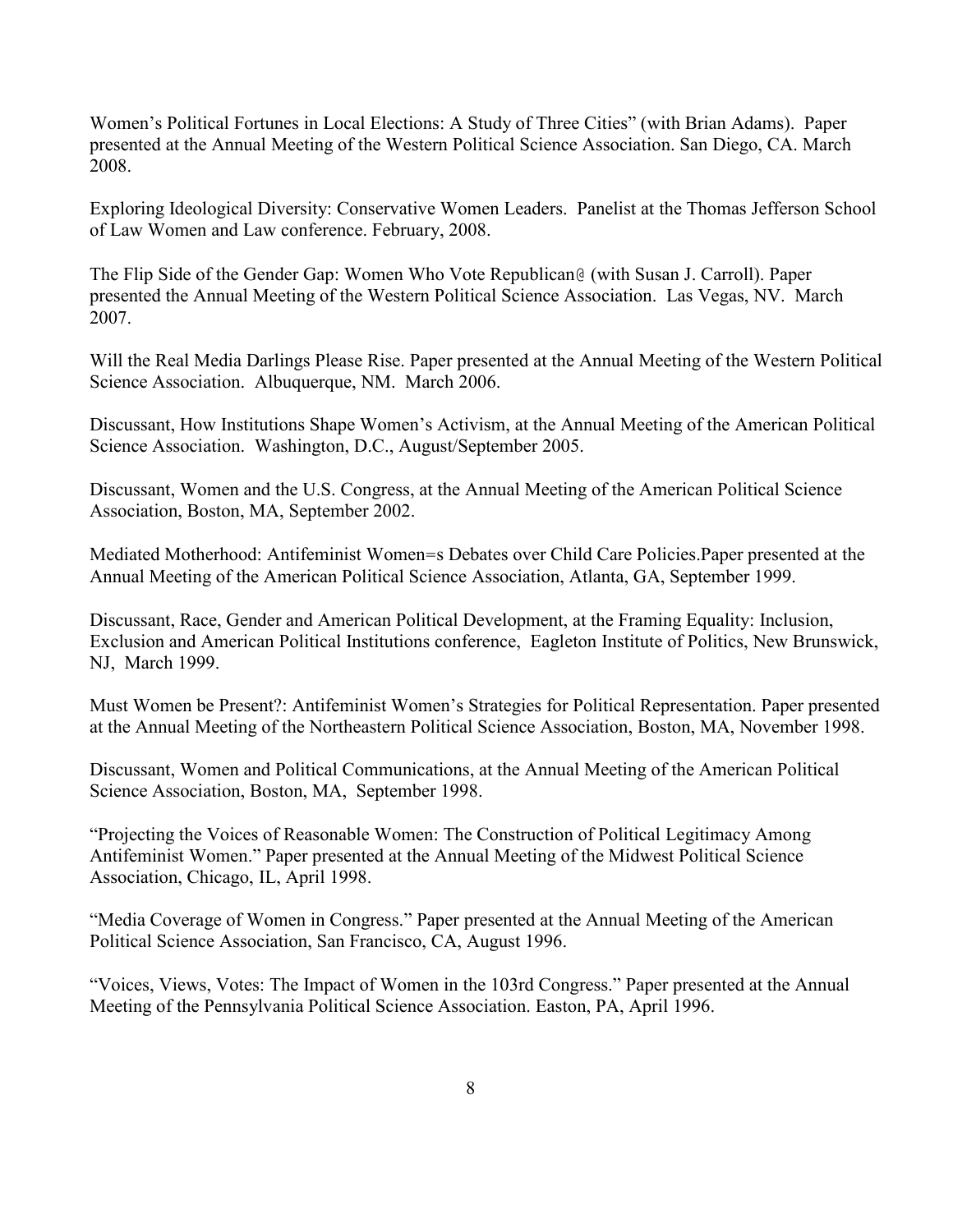Discussant, "Women as Catalysts for Political Change," at the Annual Meeting of the Pennsylvania Political Science Association, Easton, PA, April 1996.

"A Vote Against Breast Cancer is a Vote Against Women: How Women's Health Became a National Policy Priority." Paper presented at the Annual Meeting of the Midwest Political Science Association. Chicago, IL, April 1995.

"The Social Construction of Poor Women: An Analysis of Punitive Norplant Legislation." Paper presented at the Annual Meeting of the Northeastern Political Science Association. Newark, NJ, November 1993.

"Constitutional Aspects of the Abortion Debate," presented at the National Young Student Leaders Conference, Washington, DC., June 1990.

"Feminist Public Policy Organizations -- Radical or Bureaucratic Institutions? Paper presented at the National Women's Studies Association Conference, Towson, MD, June 1989.

#### **Invited Talks (Local) and Other Conference Participation**

Ongoing Participant, UCSD Conservative Movements Workshop

Chair, "Feminist and Antifeminist Discourse in Political and Social Spaces," at the Western Political Science Association Meetings. March 21-25, 2012. Portland, OR.

Chair, "Mama Grizzlies, the Tea Party, and the Process of Representation" at the Annual Meeting of the American Political Science Association. Seattle, WA. September 1-4, 2011.

Invited Speaker, "Gender and the 2010 Elections: Looking Forward to 2012." East County Democratic Club. May 19, 2011.

Invited Speaker, "Gender and the 2010 Elections." La Mesa/Foothills Democratic Club. November 3, 2010.

Invited Speaker, "The Impact of Women in Politics." Presented to the Poway-Penasquitos AAUW chapter. November 11, 2009.

Invited Speaker, "Do Women in Politics Matter?" Presented to the La Mesa/El Cajon AAUW chapter. May 16, 2009.

Invited Speaker, "Do Women in Politics Matter?" Presented to the AAUW Carlsbad/Oceanside/Vista chapter. February 21, 2009.

Invited Speaker, "Conservative Women and Politics." Presented at the Community Roundtable of Congregation Dor Hadash. December 15, 2008.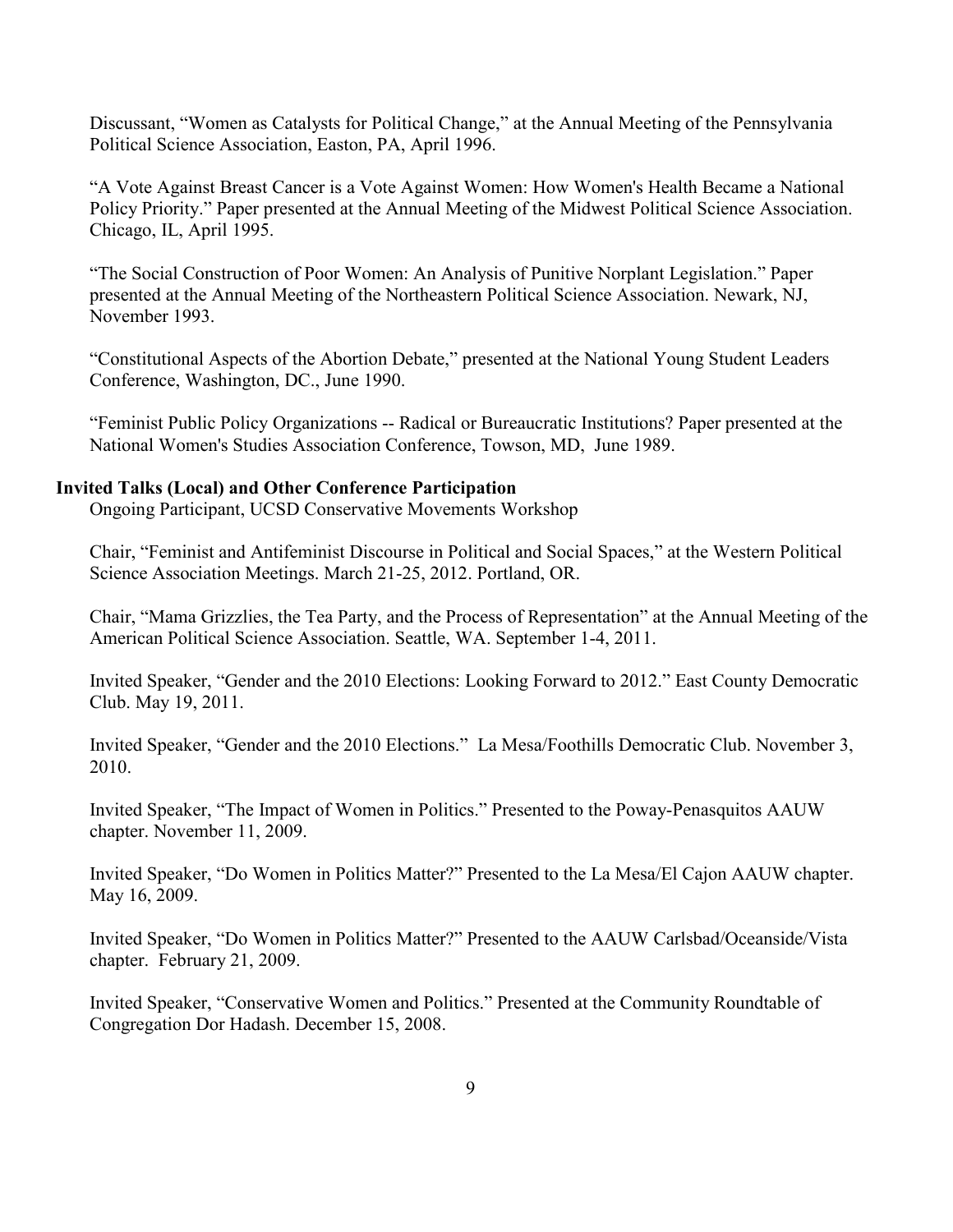Invited Speaker, "Do Women in Politics Matter?" Presented to the AAUW Fallbrook chapter. November 8, 2008.

Invited Speaker. "Assessing Women's Roles in Politics." Presented to Annual Meeting of the League of Women Voters, North Coast San Diego Annual Meeting. Saturday, May 31, 2008.

Invited Speaker, "Women in Politics: Why Does it Matter?" Sponsored by the North Coast San Diego Soroptimists. March 26, 2008.

Invited Speaker, "Women and the Constitution" at the American History in the Schools Summer Institute, University of California, San Diego. San Diego, CA, July, 2006.

Invited Speaker, "Abolitionism and Women's Rights," at the American History in the Schools Summer Institute, University of California, San Diego. San Diego, CA, August 5, 2005.

Invited Speaker, "Post 2004 Election Analysis," sponsored by the Black Mountain Democratic Club of San Diego. San Diego, CA, November 16, 2004.

Invited Speaker, "Every Vote Should Count, Will Yours?" Forum sponsored by the League of Women Voters, North Coast, San Diego. Carlsbad, CA, September 17, 2004.

Participant, Roundtable on "The Future of the Women's Movement," at the Annual Meeting of the Midwestern Political Science Association, Chicago, IL, April 2004.

Chair, "Comparing Gender Dynamics in National Party Systems," at the Annual Meeting of the Western Political Science Association, Denver, CO, March 2003.

"U.S. Conservatives and the Politics of Education," presented at the Eagleton Institute of Politics, Rutgers University, April 19, 2002.

Invited Participant, "Core Connections: Women, Religion and Public Policy," at the John F. Kennedy School of Government, Harvard University, MA, October 1999.

Panelist, "Teachable Moments: Cultivating Civility in the Classroom," Rutgers University, April 1997.

Panelist, "The Health Care Gender Gap: Strategies for Women," at the meeting of the Medical Society of New Jersey, October 1996.

Discussant, Roundtable on "Women in Congress," at the Annual Meeting of the American Political Science Association, San Francisco, CA, August 1996.

### **COURSES TAUGHT AT SDSU**

Introduction to American and California Government and Politics (undergraduate) Women's Issues in the American Political Process (undergraduate)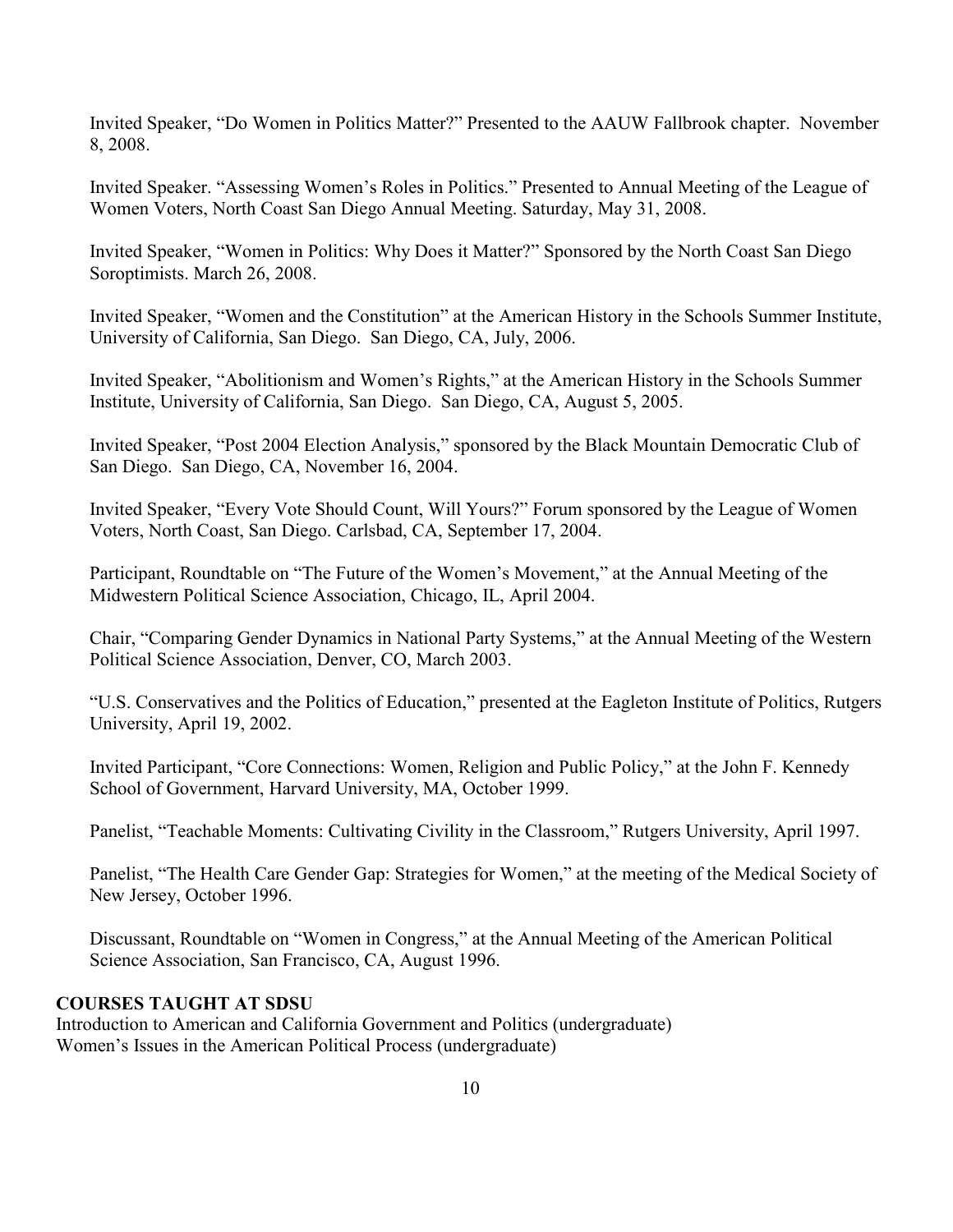Page 11 American Presidency (undergraduate) Legislative Process (undergraduate) Interest Groups and Social Movements (undergraduate/graduate) Gender and Politics (undergrad/graduate) The Politics of Public Policy (graduate) Washington, DC internship (advisor) Sacramento Semester (advisor) Religion, Sex and Elections (one unit course) From Suffrage to Sarah Palin: Women in Electoral Politics (one unit course)

#### **SERVICE FOR THE UNIVERSITY AND THE COMMUNITY SDSU Service**

University

Search Committee Member for SDSU Provost. 2018-

Co-Director, Bread and Roses Center for Feminist Research and Activism 2018-19.

Advisory Board, Bread and Roses Center for Feminist Research and Activism 2014-present.

SDSU Pre-Law Alumni Advisory Committee, Spring 2015-present.

University Pre-Law Advisor, Fall 2011-Fall 2016.

University Senate (CAL representative). Fall 2009- 2012.

University Committee on Committees and Elections. 2011-2012.

Campus Liaison, The Washington Center for Internships and Academic Seminars. 2003-present.

Organizing Committee, SDSU Day of Action on Women and the Budget, Fall 2011.

General Education Area Goals Subcommittee, 2009-2010.

College of Arts and Letter (CAL)

CAL Academic Policy and Planning Committee Fall 2015- present

Chair of Chairs and Directors of CAL, 2017-18.

Pitt and Virginia Warner Innovation Award Committee Spring 2016.

College of Arts and Letters Mentoring Group Fall 2015-2017.

College of Arts and Letters RTP Committee, 2014-15.

College of Arts and Letters Curriculum Committee, 2008-2010.

College of Arts and Letters Representative to the SDSU University Bookstore's Advisory Committee. 2005- 2011.

Women's Studies Affiliated Faculty. 2002-present. LGBT Major Affiliated Faculty. 2009-present

Political Science Department

Department Chair, 2015- Advisor, Washington, D.C. and Sacramento Semesters. Fall 2003- Advisor, Senior Thesis Program. 2016- Hostler Committee, 2015-18 Porteous Committee, 2015-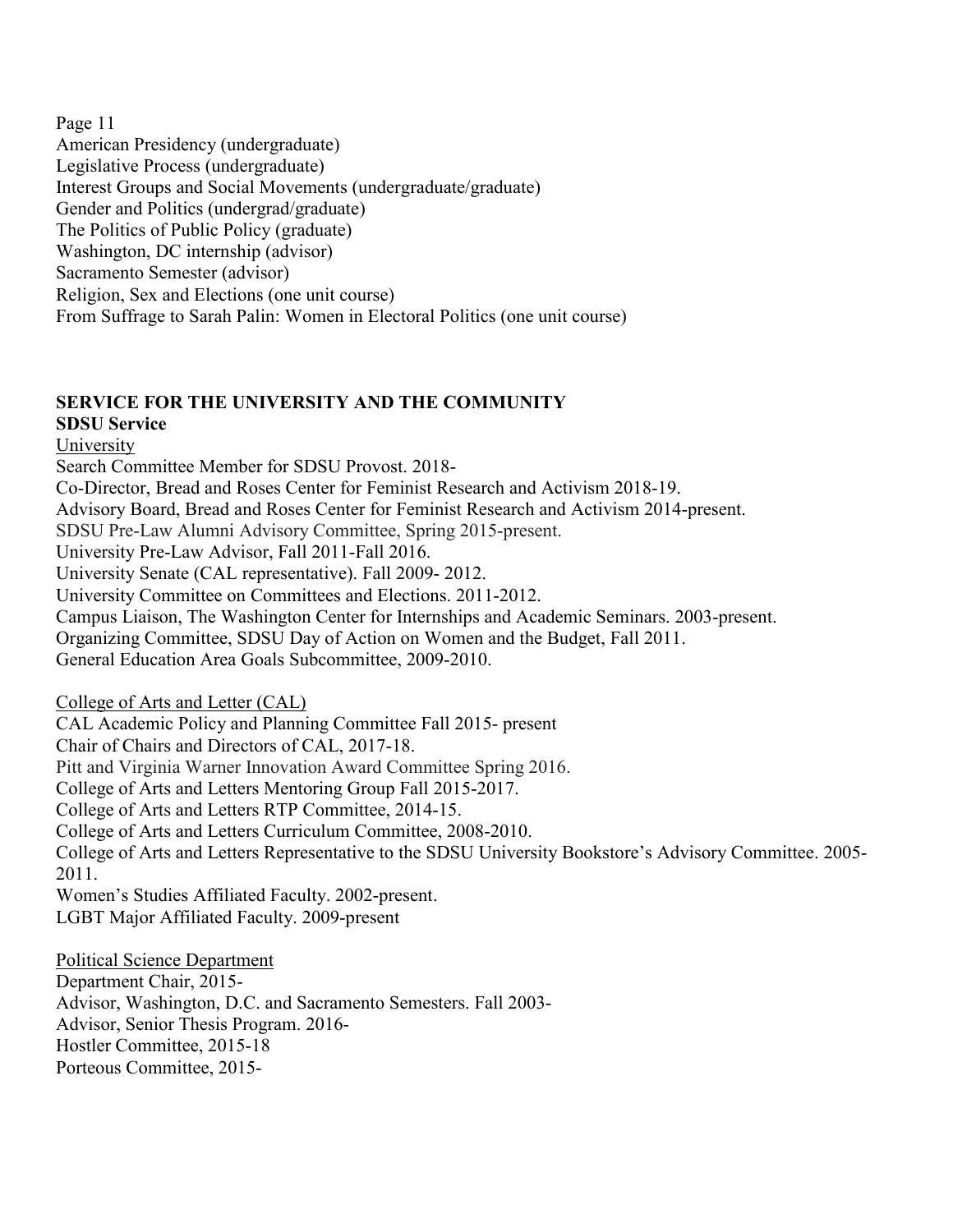## Page 12

Department IRA Committee 2015- Member, Comparative Politics Search Committee, Fall 2015 Scholarship Committee 2014-15. Graduate Committee 2014-2015. Chair, Public Law Search Committee Fall 2013. Personnel Committee, 2008-2015. Chair, Reappointments Committee 2012-13. Chair, Sabbaticals Committee, 2011-2012. Undergraduate Committee. Fall 2003-Spring 2007; 2012-2015. Co-Chair, Politics of Race and Ethnicity Search Committee. Fall 2007. Undergraduate Advisor. Fall 2003-Spring 2007; 2012-2015. Member, American Politics Search Committee. 2006. Chair, Urban Politics Search Committee. 2003. California Government Exam Advisor. Fall 2003-Spring 2007

# Media

NPR's *Fresh Air* with Terry Gross, SIRIUS Radio, CNN.com, *New York Times*, Pacifica Radio, C-SPAN, *Guardian*, MN Public Radio*, Financial Times,* POLITICO.com*, San Diego Union-Tribune*, UCTV, Aspen Public Radio, Fox 5 San Diego, NBC San Diego, *San Diego Family Magazine*, KRCL, KOA-Denver, KPBS, KVON, KFMB, KUSI, KNSD, KCRW, *Washington Post*, Cox News Wire, Bloomberg News Wire, FOX News Live, San Diego News Network, *Orange County Register.*

## **Service to the Profession**

Editorial Board, *Politics* & *Gender*, Fall 2013-17.

## Reviewer

*American Politics Research; American Political Science Review; California History; Fat Studies; Harvard International Journal of Press and Politics; International Journal of Press and Politics; Journal of Violence Against Women; Journal of Women, Politics and Policy;; New Political Science; Politics and Gender; Political Research Quarterly; Sex Roles: A Journal of Research; SIGNS; Social Movements*; *Social Problems; Women and Politics*; Oxford University Press; Northern Illinois University Press; Routledge; Temple University Press; McGraw Hill Publishing; Thomson (Cengage) Educational; University of Michigan Press; Congressional Quarterly Press; W.W. Norton.

## Professional Committees and Service

Senior Academic Affiliate, UCSD Center for Research on Gender in the Professions, 2011-present. APSA Women and Politics Best Dissertation Award Committee, 2012.

Co-chair, Women and Politics Program Section, Western Political Science Association Meetings. 2011-12. Best Paper Award Committee for the Women and Politics Research Section of APSA. 2008-09.

Treasurer, APSA Women=s Caucus for Political Science, 2003-2007.

Western Political Science Association Committee on Constitution and Bylaws, 2002-2004. Betty Nesvold Award Committee for Best Paper on Women and Politics Presented at the Western Political Science Association Meetings, 2002.